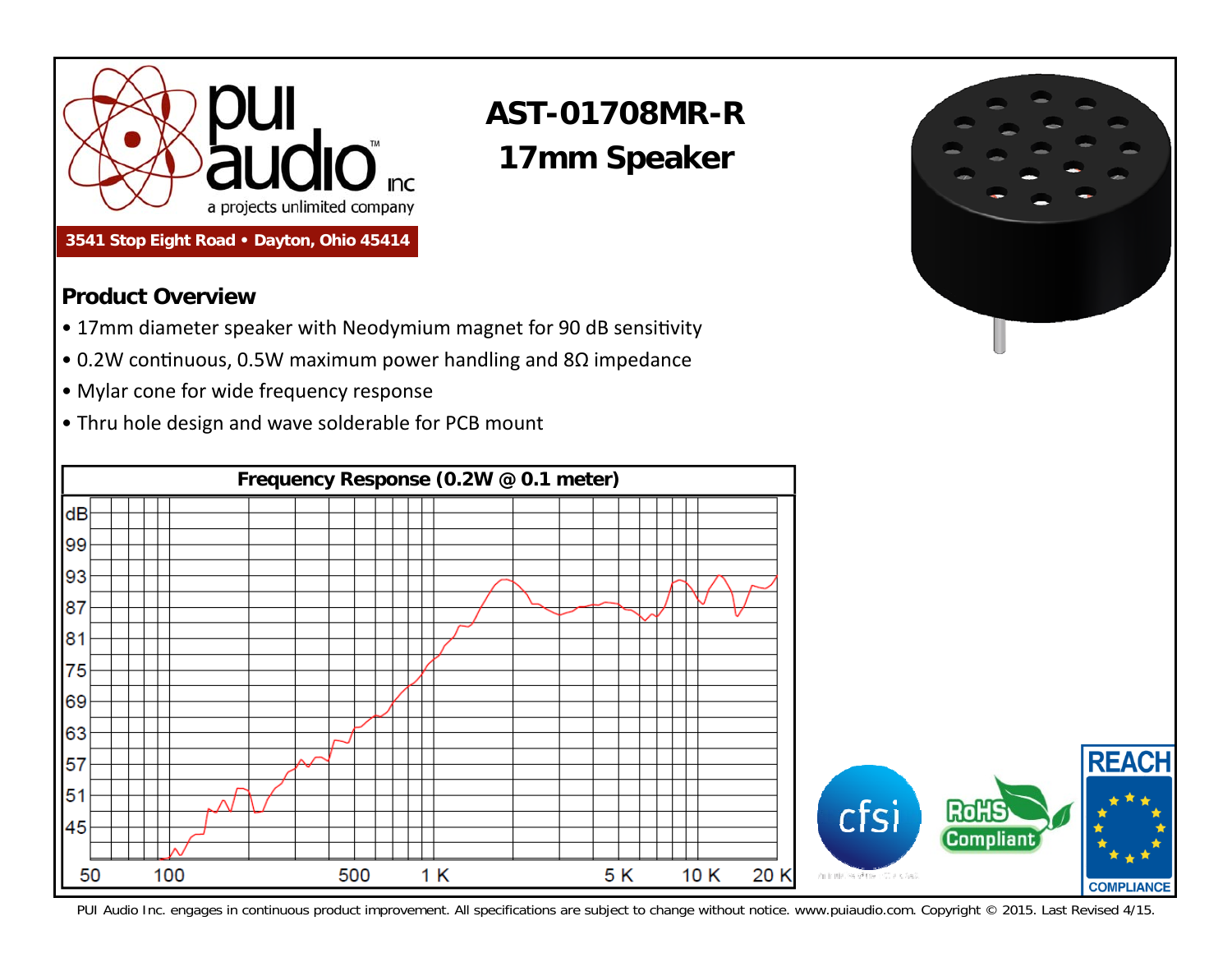

## **AST-01708MR-R 17mm Speaker**





PUI Audio Inc. engages in continuous product improvement. All specifications are subject to change without notice. www.puiaudio.com. Copyright © 2015. Last Revised 4/15.